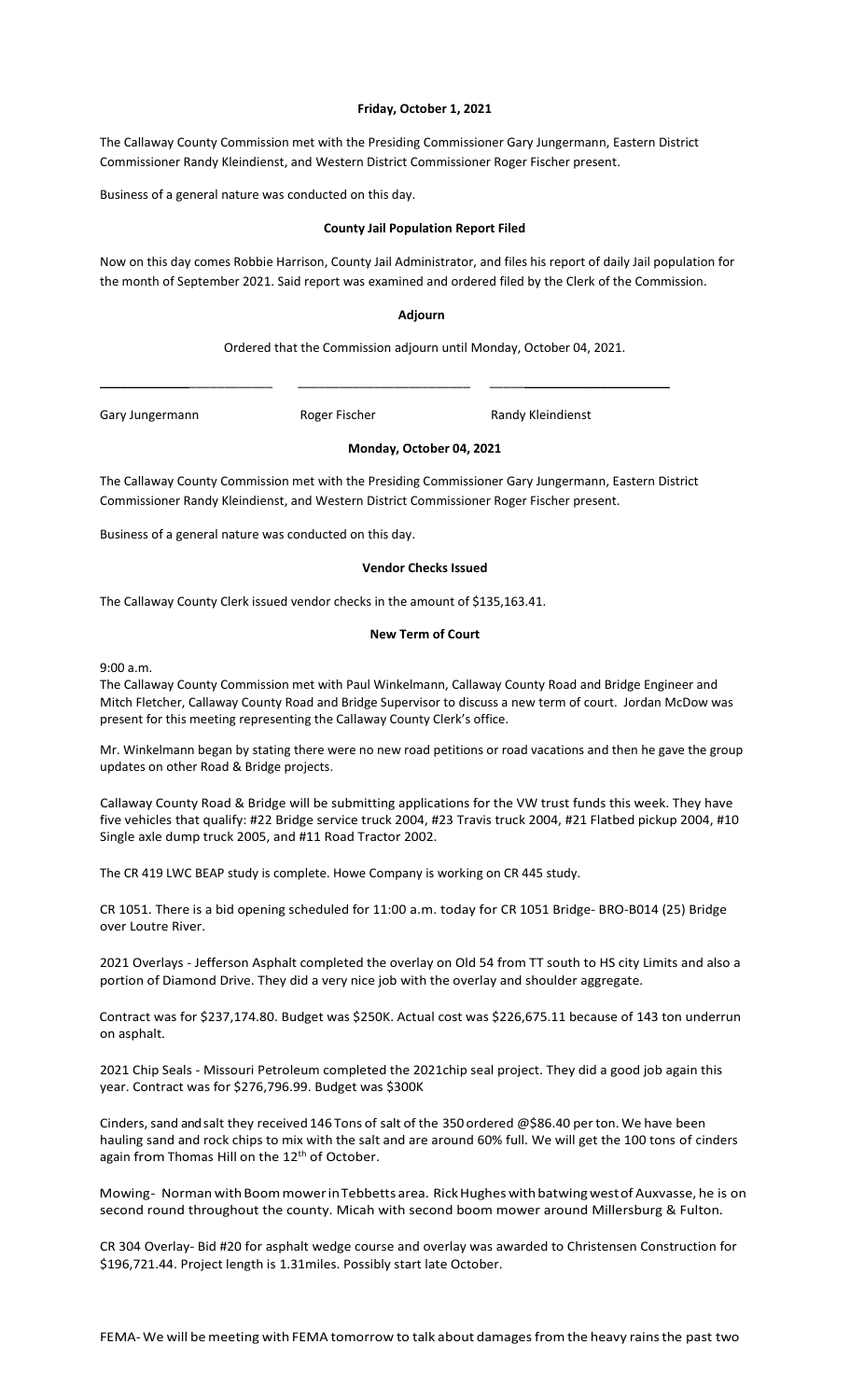weeks and the documentation process.

401 & 404 Project-This fencerow clearing, drainage improvement, and widening project is complete and turned out great.

CR414 Project - This was another brush clearing, widening, drainage and ditch stabilization project that turned out very nice. We had great cooperation from the property owners along this stretch witch really helped out with successful completion of the project.

CR 445 Aluminum Box Culverts - Delivery scheduled for November 23rd.

CR 4010 Tank Car Crossing - This project was completed last week. Added an additional tank car pipe and reset old one. Total rehab on the crossing.

#### **WIC Contract & Nursing Agreement**

10:30 a.m.

The Callaway County Commission met with Sharon Lynch, Callaway County Health Department Administrator and Mega Whelan, Callaway County Health Department Assistant Administrator to discuss the WIC contract. Jordan McDow was present representing the Callaway County Clerk's office.

First, the group discussed the WIC contract is the standard contract, effective 10/01/2021 through 09/30/2022 in the amount of \$154,488.00.

Western District Commissioner Roger Fischer made a motion to approve the WIC contract approve the WIC (Women, Infants, and Children) contract with the Missouri Department of Health and Senior Services in the amount of \$154,488.00, effective 10/01/2021-09/30/2022 and authorize Presiding Commissioner Gary Jungermann to sign on behalf of the county.

Eastern District Commissioner Randy Kleindienst seconded the motion.

All in favor… ayes have it.

Motion carries. Court order #91 signed.

Next, the group discussed an agreement with the Stephen's College nursing program.

Eastern District Commissioner Randy Kleindienst made a motion to enter into an agreement with the Stephens College Nursing Program and authorize Presiding Commissioner Gary Jungermann and Sharon Lynch to sign on behalf of the county.

Western District Commissioner Roger Fischer seconded the motion.

All in favor… ayes have it.

Motion carries. Court order #93 signed.

#### **Court Order 91 - WIC (Women, Infants, and Children)**

Now on this day, the Callaway County Commission does approve the WIC (Women, Infants, and Children) contract with the Missouri Department of Health and Senior Services in the amount of \$154,488.00, effective 10/01/2021- 09/30/2022 and authorize Presiding Commissioner Gary Jungermann to sign on behalf of the county.

# **Court Order 93 - Stephens College Affiliation Agreement**

Now on this day, the Callaway County Commission does hereby enter into an affiliation agreement with Stephens College for the nursing program for clinical education opportunities at the Callaway County Health Department and authorize Sharon Lynch Callaway County Health Department Director to sign the agreement on behalf of the county.

# **CR1051 BRO Bridge Bid Opening**

11:00 a.m.

The Callaway County Commission met with representatives from Callaway County Road and Bridge and representatives from McClure. Jordan McDow was present representing the Callaway County Clerk's office.

Nine bids were received from Boone Construction in the amount of \$744,114.50, Gene Hale Excavation in the amount of \$563,481.60, Brenneke Construction in the amount of \$632,502.40, S&A Equipment & Builders in the amount of \$682,050.83, Don Schneider's Excavating in the amount of \$729,857.76, MS contracting LLC in the amount of \$692,335.00, Kale Seymour Construction in the amount of \$760,391.15, C&C Bridge in the amount of \$692,931.40 and Mira Excavating in the amount of \$753, 685.62.

McClure's estimate was \$632,520.40. Paul Winkelmann, Callaway County Road and Bridge Engineer will do a spreadsheet and award the bid at a later date.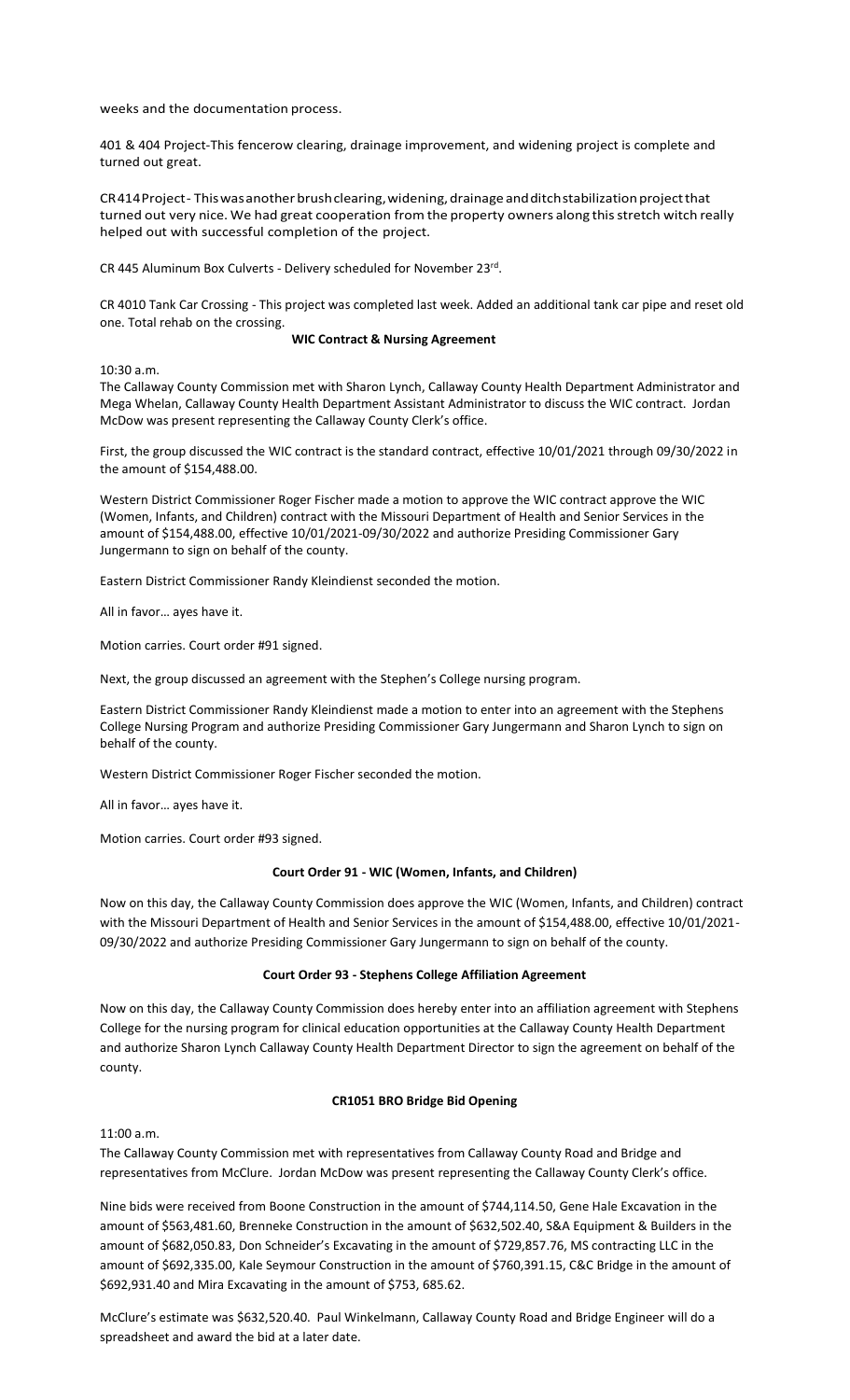#### **Sewer Variance**

1:30 p.m.

Presiding Commissioner Gary Jungermann and Eastern District Commissioner Randy Kleindienst met with Kent Wood, Callaway County Sewer District to discuss a sewer variance. Jordan McDow was present representing the Callaway County Clerk's office.

The sewer variance is a 40-foot variance on the east side of the property located at LLC, 3451 State Route J, Millersburg, MO for Tami Benus/Boswell Holding Co.

Eastern District Commissioner Randy Kleindienst made a motion to approve the 40-foot sewer variance for Tami Benus/Boswell Holding Co., 3451 State Route J, Millersburg, MO.

Presiding Commissioner Gary Jungermann seconded the motion.

All in favor… ayes have it.

Motion carries. Court order #92 signed.

#### **Court Order 92 - Sewer variance for Tami Benus-Boswell Holding Co. LLC**

Now on this day, the Callaway County Commission does hereby approve the sewer variance for Tami Benus/Boswell Holding Co. LLC for a new lagoon located on the east side of the property at 3451 State Route J in Millersburg, MO 65251. The recommendation of a 40-foot variance on the east side of the property for construction of a new wastewater lagoon system will bring this property into compliance with the Callaway County Ordinance 701.

#### **Adjourn**

#### Ordered that the Commission adjourn until Monday, October 05, 2021.

\_\_\_\_\_\_\_\_\_\_\_\_\_\_\_\_\_\_\_\_\_\_\_\_\_ \_\_\_\_\_\_\_\_\_\_\_\_\_\_\_\_\_\_\_\_\_\_\_\_\_ \_\_\_\_\_\_\_\_\_\_\_\_\_\_\_\_\_\_\_\_\_\_\_\_\_\_

Gary Jungermann **Roger Fischer** Randy Kleindienst Presiding Commissioner Western District Commissioner Eastern District Commissioner

#### **Tuesday, October 05, 2021**

The Callaway County Commission met with the Presiding Commissioner Gary Jungermann, Eastern District Commissioner Randy Kleindienst, and Western District Commissioner Roger Fischer present.

Business of a general nature was conducted on this day.

#### **Chamber Community Update**

9:00 a.m.

Presiding Commissioner Gary Jungermann participated in a Callaway Chamber of Commerce Community update conference call.

#### **FEMA Meeting**

12:00 p.m.

Presiding Commissioner Gary Jungermann attended a FEMA meeting at the Callaway County Emergency Operation Center.

#### **OCCI**

3:30 p.m.

Western District Commissioner Roger Fischer attended a meeting with OCCI to discuss the port in Jefferson City, MO.

#### **Business After Hours**

5:00 p.m.

The Callaway County Commission attended the Callaway Chamber of Commerce Business After Hours event hosted by Mid-America Precast.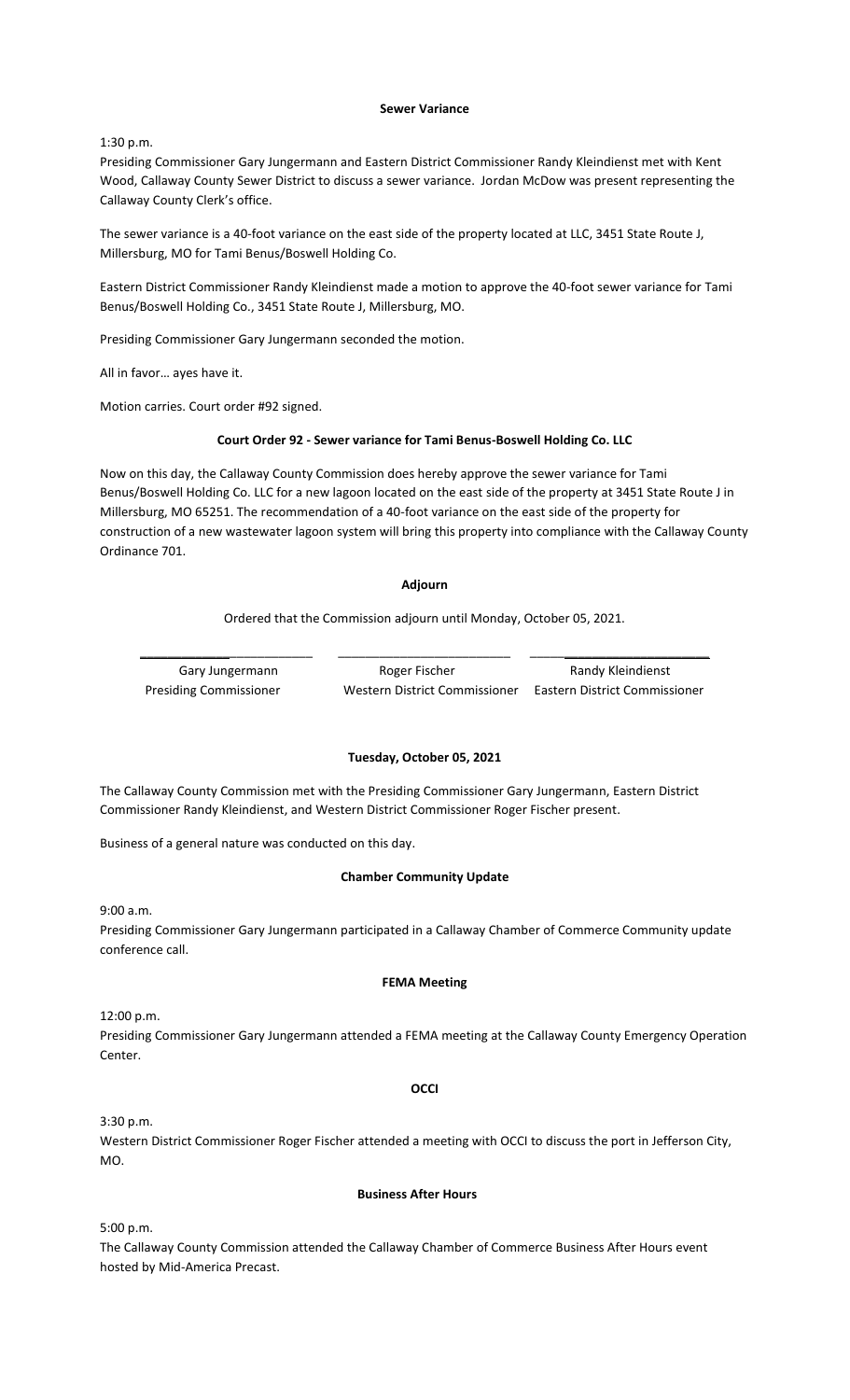#### **Adjourn**

Ordered that the Commission adjourn until Wednesday, October 06, 2021.

Gary Jungermann **Roger Fischer** Randy Kleindienst

\_\_\_\_\_\_\_\_\_\_\_\_\_\_\_\_\_\_\_\_\_\_\_\_\_ \_\_\_\_\_\_\_\_\_\_\_\_\_\_\_\_\_\_\_\_\_\_\_\_\_ \_\_\_\_\_\_\_\_\_\_\_\_\_\_\_\_\_\_\_\_\_\_\_\_\_\_

Presiding Commissioner Western District Commissioner Eastern District Commissioner

# **Wednesday, October 06, 2021**

The Callaway County Commission met with the Presiding Commissioner Gary Jungermann, Eastern District Commissioner Randy Kleindienst, and Western District Commissioner Roger Fischer present.

Business of a general nature was conducted on this day.

#### **MACTO**

8:00 a.m.

Western District Commissioner Roger Fischer attended the MACTO conference in Columbia, MO.

## **ARPA Meeting**

9:00 a.m.

Presiding Commissioner Gary Jungermann attended an ARPA meeting at the Callaway Chamber of Commerce. In attendance at this meeting were Ballard Simmons, City of Fulton; Curt Warfield, Kingdom City, MO; Presiding Commissioner Gary Jungermann; Hanna Thomas, City of Holts Summit; Chad Booer, City of Mokane; Karen Rentschler, Callaway County Auditor; Michelle Kidwell, Callaway County Emergency Management; Mike Rieken, City of New Bloomfield; Michael Bertschinger, City of Auxvasse; Tamara Tateosian, Callaway Chamber of Commerce; Andrea Bedrosian, Callaway County Hospital; Kevin Hill, South Callaway School Superintendent; and Sarah Wisdom, New Bloomfield School Superintendent.

First, the group heard a presentation from Michael Bertschinger regarding Auxvasse lift station, pumps and water tower rehabilitation. Next, Andrea Bedrosian discussed rapid COVID testing.

The group discussed COVID testing in schools for students and teachers and a pump truck for the Callaway Sewer District.

The group will meet again at 9:00 a.m. on 11/09/2021 at the Callaway Chamber of Commerce office.

## **HPA/OCCI Meeting**

3:00 p.m.

Western District Commissioner Roger Fischer attended a meeting in Jefferson City, MO to discuss the Jefferson City port with OCCI.

# **Adjourn**

Ordered that the Commission adjourn until Thursday, October 07, 2021.

Gary Jungermann **Roger Fischer** Rower Randy Kleindienst Presiding Commissioner Western District Commissioner Eastern District Commissioner

\_\_\_\_\_\_\_\_\_\_\_\_\_\_\_\_\_\_\_\_\_\_\_\_\_ \_\_\_\_\_\_\_\_\_\_\_\_\_\_\_\_\_\_\_\_\_\_\_\_\_ \_\_\_\_\_\_\_\_\_\_\_\_\_\_\_\_\_\_\_\_\_\_\_\_\_\_

# **Thursday, October 07, 2021**

The Callaway County Commission met with the Presiding Commissioner Gary Jungermann, Eastern District Commissioner Randy Kleindienst, and Western District Commissioner Roger Fischer present.

Business of a general nature was conducted on this day.

## **MACTO**

8:00 a.m.

Western District Commissioner Roger Fischer attended the MACTO conference in Columbia, MO.

## **Town & Country Dinner**

5:00 p.m. The Callaway County Commission attended the 2021 Town & Country Dinner at Twillman Feed in Fulton, MO.

#### **Adjourn**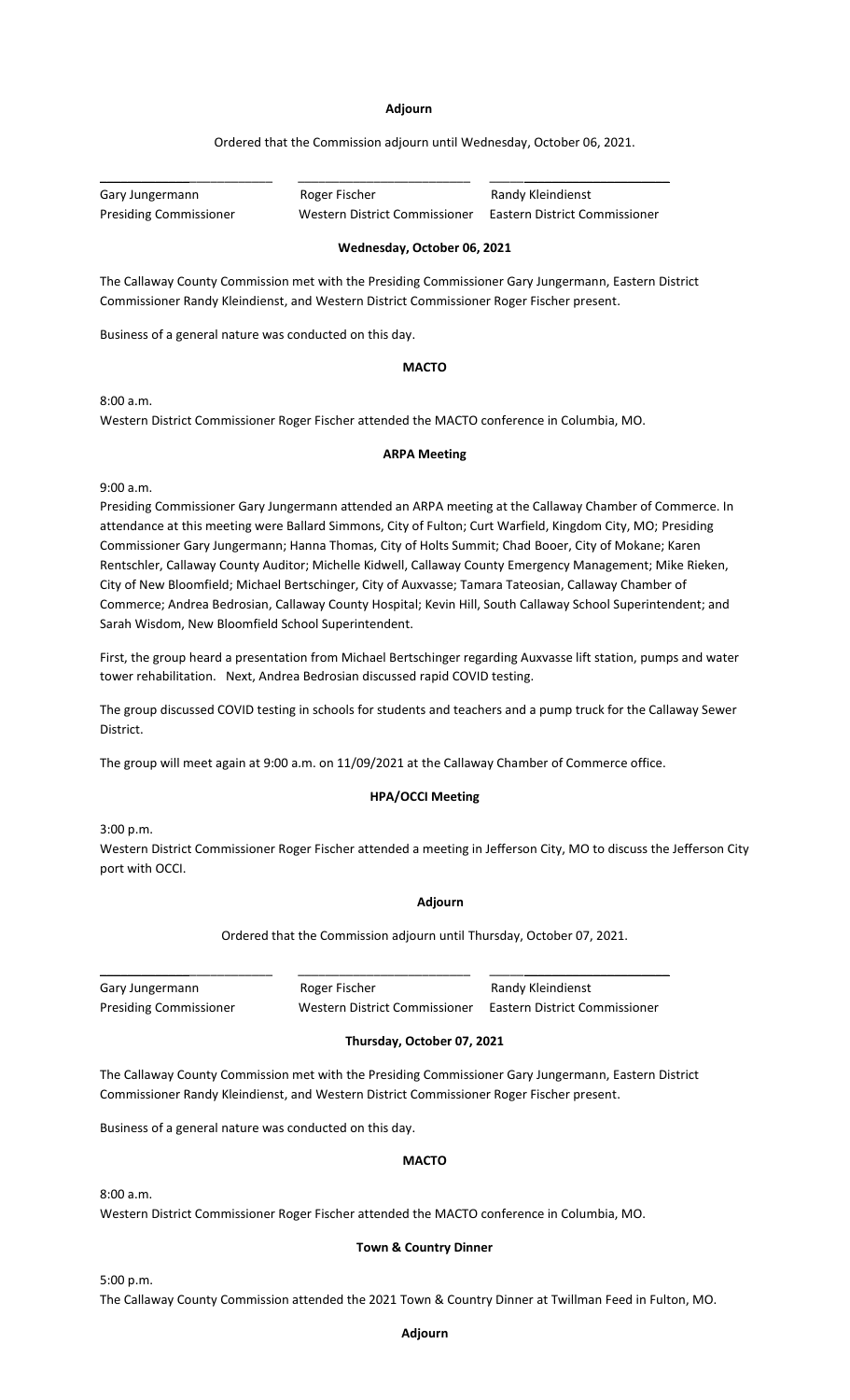Ordered that the Commission adjourn until Friday, October 08, 2021.

| Gary Jungermann               | Roger Fischer                 | Randy Kleindienst             |
|-------------------------------|-------------------------------|-------------------------------|
| <b>Presiding Commissioner</b> | Western District Commissioner | Eastern District Commissioner |

#### **Friday, October 8, 2021**

The Callaway County Commission met with the Presiding Commissioner Gary Jungermann, Eastern District Commissioner Randy Kleindienst, and Western District Commissioner Roger Fischer present.

Business of a general nature was conducted on this day.

#### **Vendor Checks Issued**

The Callaway County Clerk issued vendor checks in the amount of \$141,663.14.

#### **County Treasurer Fees Filed**

Now on this day comes Debbie Zerr, County Treasurer, and files her report of fees collected by her office for the month of September 2021. Said report was examined and ordered filed by the Clerk of the Commission.

#### **Adjourn**

Ordered that the Commission adjourn until Tuesday, October 12, 2021. The Callaway County Courthouse will be closed Monday, October 11, 2021 in observance of Columbus Day.

| Gary Jungermann               | Roger Fischer                 | Randy Kleindienst             |
|-------------------------------|-------------------------------|-------------------------------|
| <b>Presiding Commissioner</b> | Western District Commissioner | Eastern District Commissioner |

# **Tuesday, October 12, 2021**

The Callaway County Commission met with the Presiding Commissioner Gary Jungermann, Eastern District Commissioner Randy Kleindienst, and Western District Commissioner Roger Fischer present.

Business of a general nature was conducted on this day.

#### **County Recorder's Fees Filed**

Now on this day comes Christine Kleindienst, County Recorder, and files her report of fees collected by her office for the month of September 2021. Said report was examined and ordered filed by the Clerk of the Commission.

## **County Health Department Fees Filed**

Now on this day comes Sharon Lynch, County Health Department Administrator, and files her reports of fees collected by her department for the months of July and August 2021. Said reports were examined and ordered filed by the Clerk of the Commission.

#### **Little Dixie Meeting**

9:00 a.m.

The Callaway County Commission met with Little Dixie Construction at the Callaway County Sheriff/Jail construction site.

#### **Health Insurance Discussion**

10:30 a.m.

The Callaway County Commission met with Leah Laramore, Callaway County HR Director and Karen Rentschler, Callaway County Auditor to discuss health insurance.

#### **MAC Zoom**

1:15 p.m.

Presiding Commissioner Gary Jungermann participated in a MAC conference call.

#### **Public Administrator Meeting**

3:30 p.m.

The Callaway County Commission met with Karen Digh Allen, Callaway County Public Administrator to discuss a community engagement contract and a CMCA board reappoint. Jordan McDow was present representing the Callaway County Clerk's office.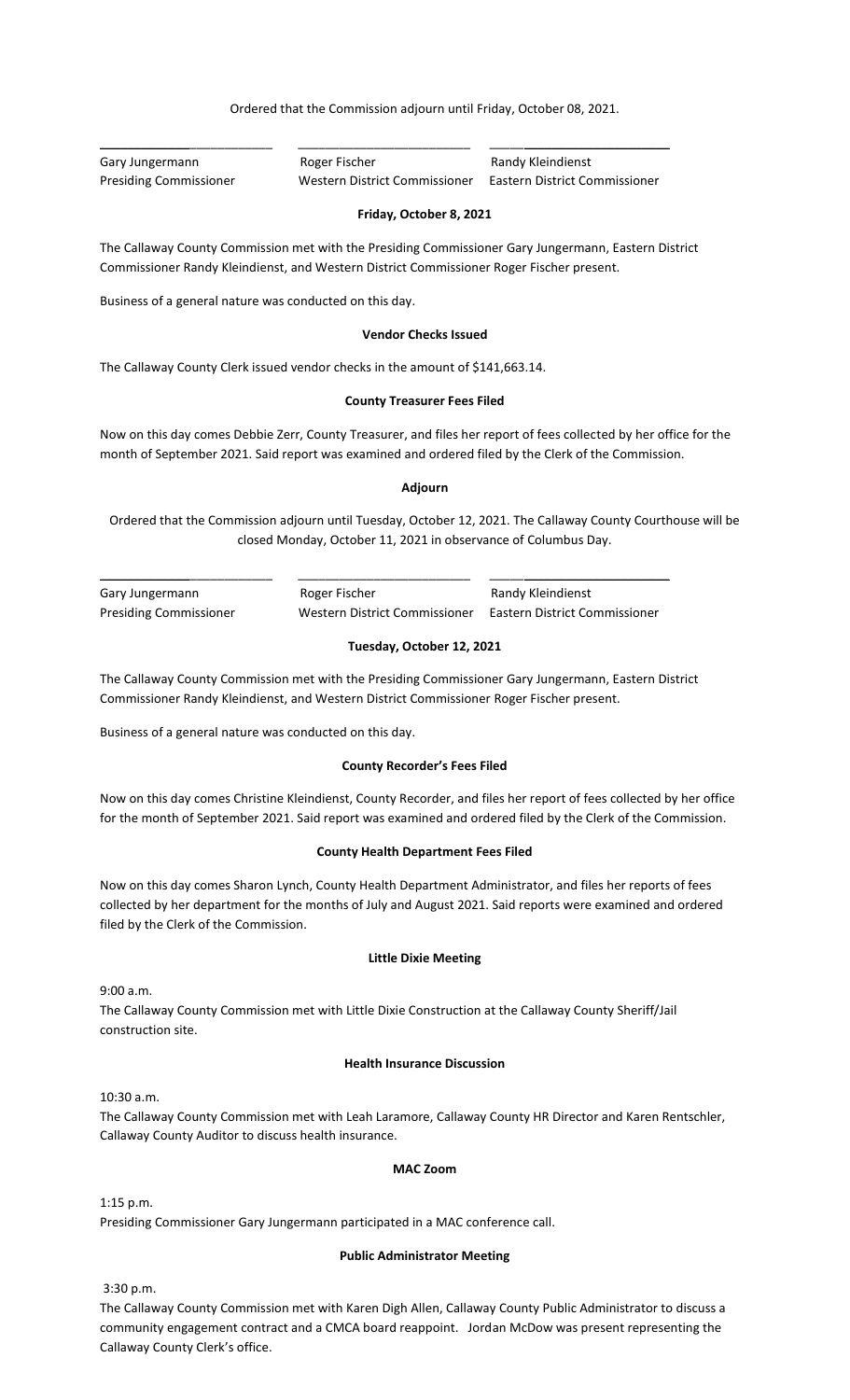Karen Digh Allen stated she would like to get handouts created for her office stating her office goals. Jenny at Catch Phrase Communications will do the handouts for her at \$400.00 a month for three months plus a promotional piece for \$350.00

Eastern District Commissioner Randy Kleindienst made a motion to authorize Karen Digh Allen to start a project with Catch Phrase Communications and authorize Karen Digh Allen to sign the contract on behalf of the county.

Western District Commissioner Roger Fischer seconded the motion.

All in favor… ayes have it. Court Order #94 signed.

# **Court Order 94 - CatchPhrase Communications Contract**

Now on this day, the Callaway County Commission does hereby authorize Karen Digh Allen, Callaway County Public Administrator to start a community engagement project with CatchPhrase Communications and authorize Karen Digh Allen to sign the contract on behalf of the county.

# **Adjourn**

Ordered that the Commission adjourn until Monday, October 11, 2021.

Gary Jungermann **Roger Fischer** Randy Kleindienst

\_\_\_\_\_\_\_\_\_\_\_\_\_\_\_\_\_\_\_\_\_\_\_\_\_ \_\_\_\_\_\_\_\_\_\_\_\_\_\_\_\_\_\_\_\_\_\_\_\_\_ \_\_\_\_\_\_\_\_\_\_\_\_\_\_\_\_\_\_\_\_\_\_\_\_\_\_ Presiding Commissioner Western District Commissioner Eastern District Commissioner

## **Wednesday, October 13, 2021**

The Callaway County Commission met with the Presiding Commissioner Gary Jungermann, Eastern District Commissioner Randy Kleindienst, and Western District Commissioner Roger Fischer present.

Business of a general nature was conducted on this day.

#### **Budget Meeting**

10:00 a.m.- 12:00 p.m.

The Callaway County Commission met with Karen Rentschler, Callaway County Auditor to discuss the 2022 budget.

#### **Adjourn**

Ordered that the Commission adjourn until Thursday, October 14, 2021.

Gary Jungermann **Roger Fischer** Randy Kleindienst

\_\_\_\_\_\_\_\_\_\_\_\_\_\_\_\_\_\_\_\_\_\_\_\_\_ \_\_\_\_\_\_\_\_\_\_\_\_\_\_\_\_\_\_\_\_\_\_\_\_\_ \_\_\_\_\_\_\_\_\_\_\_\_\_\_\_\_\_\_\_\_\_\_\_\_\_\_

Presiding Commissioner Western District Commissioner Eastern District Commissioner

#### **Thursday, October 14, 2021**

The Callaway County Commission met with the Presiding Commissioner Gary Jungermann, Eastern District Commissioner Randy Kleindienst, and Western District Commissioner Roger Fischer present.

Business of a general nature was conducted on this day.

#### **Callabyte Contract**

11:00 a.m.

Presiding Commissioner Gary Jungermann and Western District Commissioner Roger Fischer met with Wesley Bond to discuss a contract with Callabyte. Jordan McDow was present representing the Callaway County Clerk's office.

Mr. Bond stated the contract is a three-year contract with a six-month probation period for internet and phone services in the courthouse.

Western District Commissioner Roger Fischer made a motion to approve the Callabyte Technology 36-Month Commercial Services Agreement for one 500M x 500M Business Internet Service to Callaway County Courthouse at \$405.00 a month and PRI Telephone Service to Callaway County Courthouse to include 23 ea channels/call paths, 23 ea E911 DIDs, unlimited long distance, and termination hardware at \$398.25, with equipment provided by Callabyte at no additional cost and authorize Presiding Commissioner Gary Jungermann to sign the contract on behalf of the county.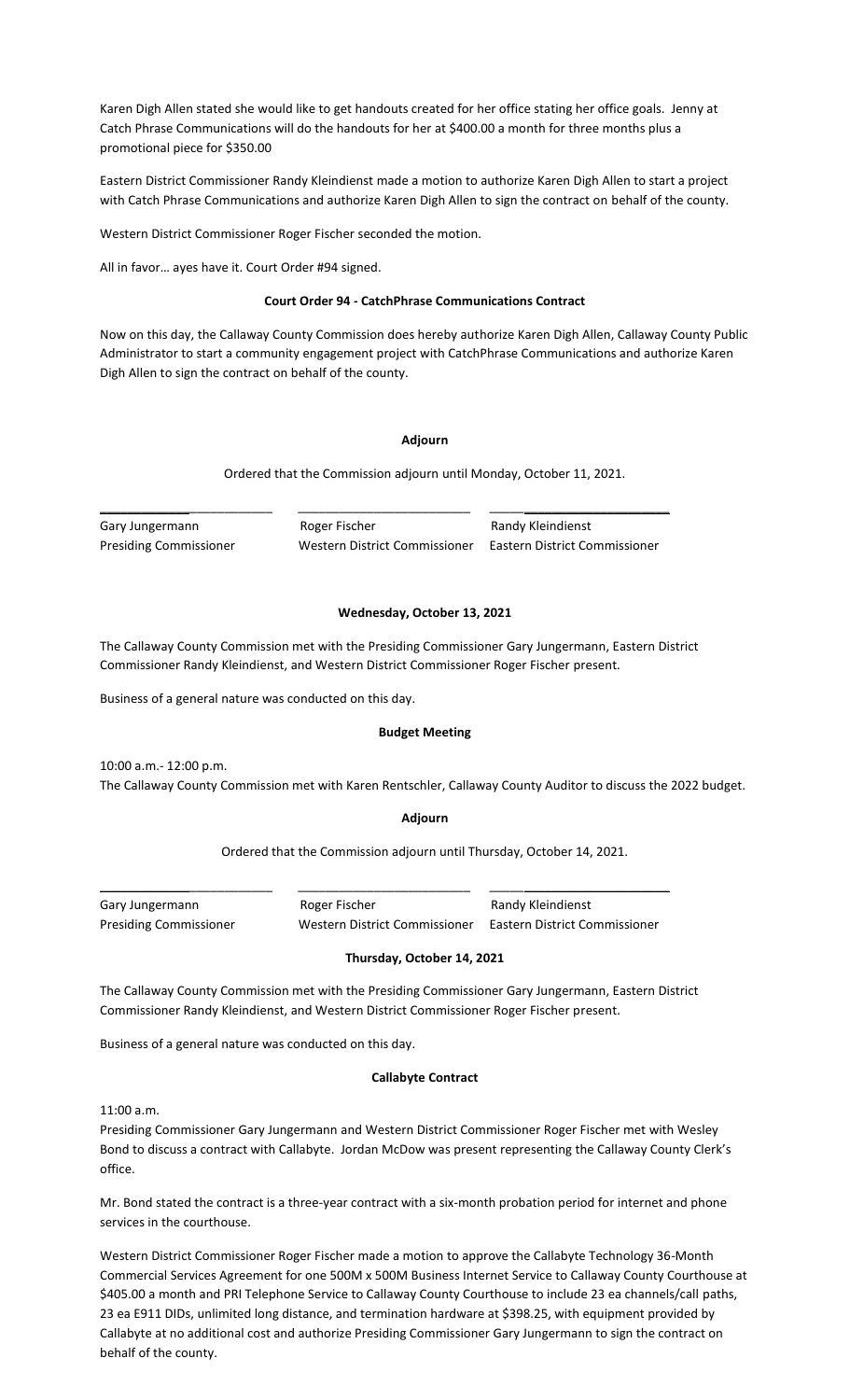Presiding Commissioner Gary Jungermann seconded the motion.

All in favor… ayes have it. Court Order #95 signed.

#### **Court Order 95 - Callabyte Technology 36-Month Commercial Services Agreement**

Now on this day, the Callaway County Commission does hereby approve the Callabyte Technology 36-Month Commercial Services Agreement for one 500M x 500M Business Internet Service to Callaway County Courthouse at \$405.00 a month and PRI Telephone Service to Callaway County Courthouse to include 23 ea channels/call paths, 23 ea E911 DIDs, unlimited long distance, and termination hardware at \$398.25, with equipment provided by Callabyte at no additional cost and authorize Presiding Commissioner Gary Jungermann to sign the contract on behalf of the county.

## **Adjourn**

Ordered that the Commission adjourn until Friday, October 15, 2021.

Gary Jungermann **Roger Fischer** Randy Kleindienst

\_\_\_\_\_\_\_\_\_\_\_\_\_\_\_\_\_\_\_\_\_\_\_\_\_ \_\_\_\_\_\_\_\_\_\_\_\_\_\_\_\_\_\_\_\_\_\_\_\_\_ \_\_\_\_\_\_\_\_\_\_\_\_\_\_\_\_\_\_\_\_\_\_\_\_\_\_

Presiding Commissioner Western District Commissioner Eastern District Commissioner

#### **Friday, October 15, 2021**

The Callaway County Commission met with the Presiding Commissioner Gary Jungermann, Eastern District Commissioner Randy Kleindienst, and Western District Commissioner Roger Fischer present.

Business of a general nature was conducted on this day.

# **Vendor Checks Issued**

The Callaway County Clerk issued vendor checks in the amount of \$135,163.41.

#### **Open Bid #22 – Asphalt Tracked Paver**

11:00 a.m.

The Callaway County Commission met with Mitch Fletcher, Callaway County Road and Bridge Supervisor to open Bid #22 – Asphalt Tracked Paver. Mitch Fletcher, Callaway County Road and Bridge Supervisor; Travis Schulte, Callaway County Mechanic; Jeff Taylor, Callaway County Road and Bridge employee; and Debra Winter, Callaway County Purchasing Agent were in attendance at this meeting. Jordan McDow was present representing the Callaway County Clerk's office.

Two bids were received from Bryan Waddel, Red Bull Equipment LLC, of Denton, TX in the amount of \$65,000.00 including delivery, and from CMW Equipment of St. Louis, MO in the amount of \$150,000.00 as is, no warranty.

The bids will be reviewed and awarded at a later date.

## **Safe Cribs**

1:30 p.m.

Presiding Commissioner Gary Jungermann and Eastern District Commissioner Randy Kleindienst met with Sharon Lynch, Callaway County Health Department Director to discuss a Safe Kids contract. Jordon McDow was present representing the Callaway County Clerk's office.

Mrs. Lynch stated the Missouri Department of Elementary and Secondary Education would be taking over Safe Cribs and all daycare and preschool inspections. She received an amendment to the original contract, which changes the Safe Cribs program from the Missouri Department of Health and Senior Services to the Missouri Department of Elementary and Secondary Education.

Eastern District Commissioner Randy Kleindienst made a motion to approve the changes from the Missouri Department of Health and Senior Services indicating the move of Safe Cribs to the Missouri Department of Elementary and Secondary Education

Presiding Commissioner Gary Jungermann seconded the motion.

All in favor...ayes have it. Court Order #96 – signed.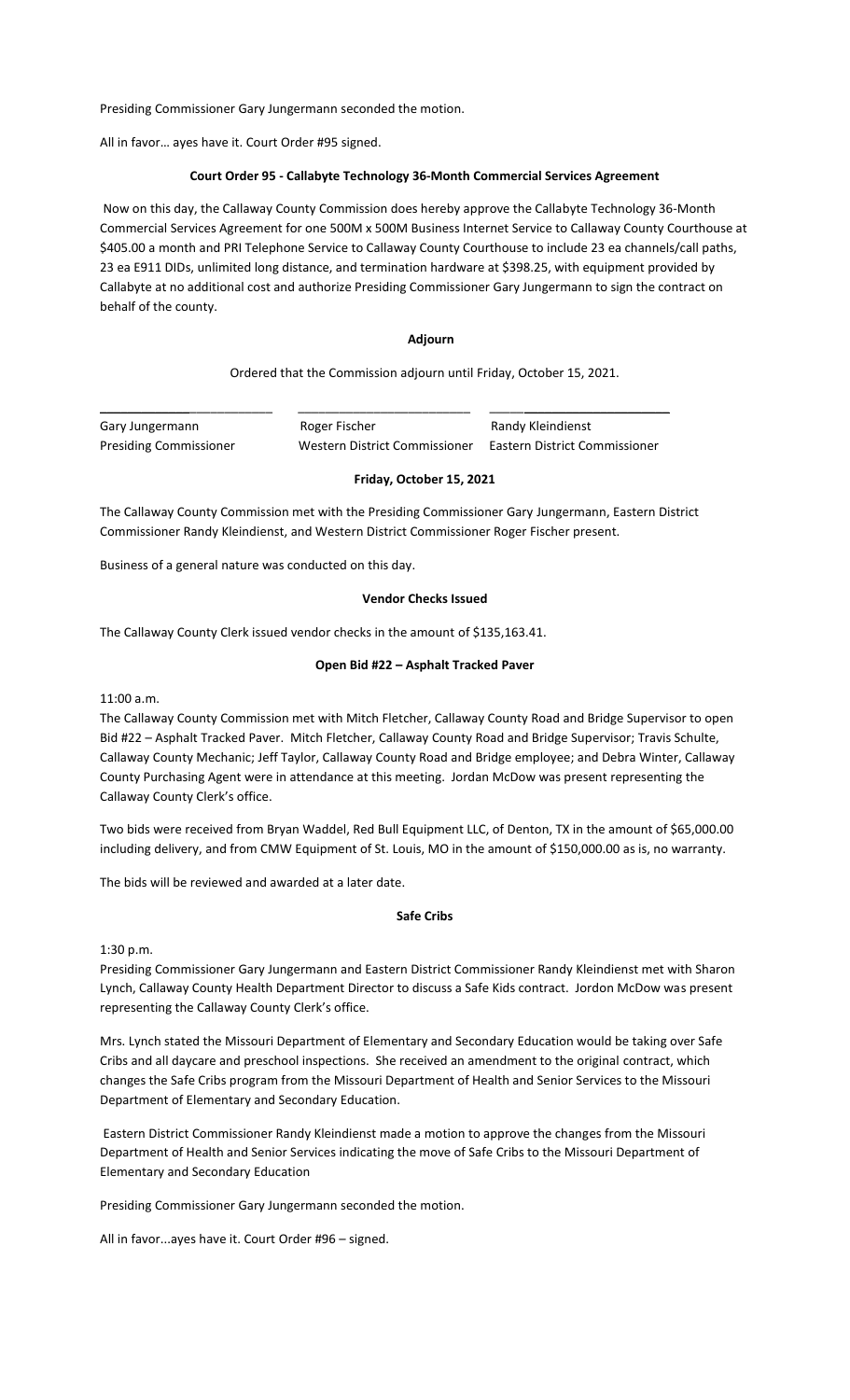## **Court Order 96 - Safe Cribs Program**

Now on this day, the Callaway County Commission does hereby approve the amendment to the contract with the Missouri Department of Health and Senior Services which moves the Safe Cribs Program to the Missouri Department of Elementary & Secondary Education and authorize Presiding Commissioner Gary Jungermann and/or Sharon Lynch to sign on behalf of the county.

## **Adjourn**

Ordered that the Commission adjourn until Monday, October 18, 2021.

\_\_\_\_\_\_\_\_\_\_\_\_\_\_\_\_\_\_\_\_\_\_\_\_\_ \_\_\_\_\_\_\_\_\_\_\_\_\_\_\_\_\_\_\_\_\_\_\_\_\_ \_\_\_\_\_\_\_\_\_\_\_\_\_\_\_\_\_\_\_\_\_\_\_\_\_\_ Gary Jungermann **Roger Fischer** Randy Kleindienst Presiding Commissioner Western District Commissioner Eastern District Commissioner

# **Monday, October 18, 2021**

The Callaway County Commission met with the Presiding Commissioner Gary Jungermann, Eastern District Commissioner Randy Kleindienst, and Western District Commissioner Roger Fischer present.

Business of a general nature was conducted on this day.

#### **Adjourn**

# Ordered that the Commission adjourn until Tuesday, October 19, 2021.

| Gary Jungermann               | Roger Fischer                 | Randy Kleindienst             |
|-------------------------------|-------------------------------|-------------------------------|
| <b>Presiding Commissioner</b> | Western District Commissioner | Eastern District Commissioner |

# **Tuesday, October 19, 2021**

The Callaway County Commission met with the Presiding Commissioner Gary Jungermann, Eastern District Commissioner Randy Kleindienst, and Western District Commissioner Roger Fischer present.

Business of a general nature was conducted on this day.

## **Employee Insurance Committee**

8:00 a.m. Presiding Commissioner Gary Jungermann attended a Health Insurance Committee meeting.

# **Award Bid #22 – Asphalt Tracked Paver**

9:00 a.m.

Eastern District Commissioner Randy Kleindienst, and Western District Commissioner Roger Fischer met to award Bid #22 – Asphalt Tracked Paver. Jordan McDow was present representing the Callaway County Clerk's office.

Western District Commissioner Roger Fischer made a motion to award bid #22 to Red Bull LLC for a 2007 Ingersoll Rand and the thrown in 1997 water truck for a total of \$75,000.00, delivered to Fulton, Missouri.

Eastern District Commissioner Randy Kleindienst seconded the motion

All in favor… aye's have it. Court Order #97 signed.

# **Court Order 97 - Award Bid #22 - Asphalt Tracked Paver to Red Bull Equipment LLC**

Now on this day, the Callaway County Commission does hereby award Bid #22 - Asphalt Tracked Paver to Red Bull Equipment LLC 2007 Ingersoll-Rand Tracked Asphalt Paver, and a 1996 Volvo Single Axle Water Truck, 2018 Splash 2,000 Gallon Tank. Package price of both units: \$75,000.00 Delivery to Fulton, MO to be within 7 business days upon completion of repairs and receipt of payment.

## **Little Dixie Construction Meeting**

10:30 a.m.

The Callaway County Commission attended a meeting with Little Dixie Construction at the Callaway County Justice Center job site.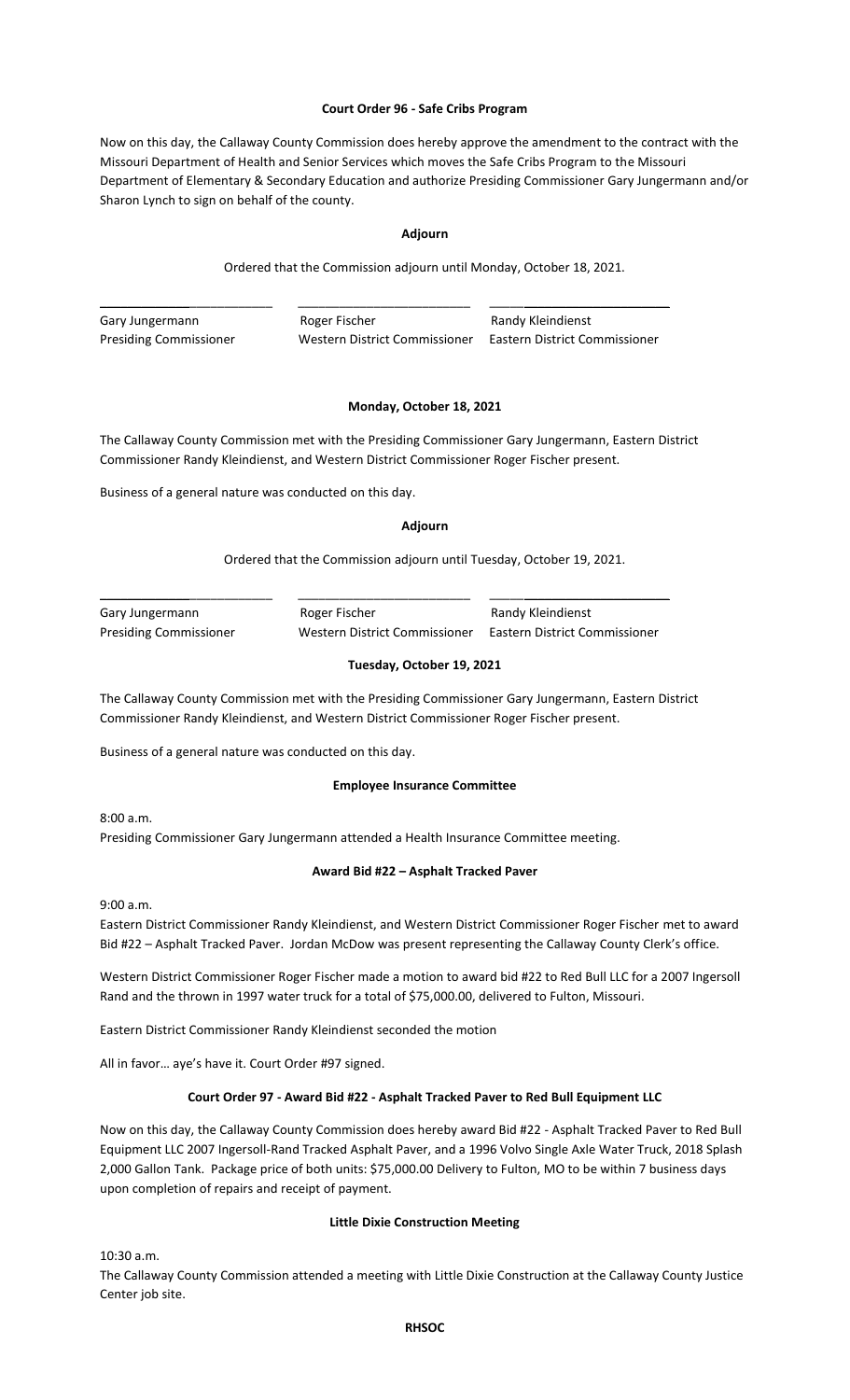### 1:30 p.m.

Presiding Commissioner Gary Jungermann attended an RHSOC meeting at the Cole County Fire Department in Jefferson City, MO.

#### **L. J. Hart**

## 3:00 p.m.

Presiding Commissioner Gary Jungermann and Eastern District Commissioner Randy Kleindienst met with Larry Hart and Courtney Wegman, L J Hart to sign bond paperwork. Ronda Miller, Callaway County Clerk was present for this meeting.

The group discussed the county rating and multiple packets of information presented by Courtney Wegman.

Eastern District Commissioner Randy Kleindienst made a motion to adopt resolution approving a project for Callaway County; approving the issuance of lease certificates of participation (Callaway County, Missouri Justice Center and Law Enforcement Center expansion project), series 2021, in the aggregate stated principal amount of \$9,895,000, in order to provide funds to pay the costs of the Callaway County, Missouri Justice Center and Law Enforcement Center expansion project, series 2021; authorizing and approving certain documents in connection with the issuance of said certificates; and authorizing certain other actions in connection with the issuance of said certificates and authorize Presiding Commissioner Gary Jungermann and Callaway County Clerk Ronda Miller to sign any necessary documents on behalf of the county.

# **Court Order 98 - Bond Resolution**

Now on this day, the Callaway County Commission does hereby adopt resolution approving a project for Callaway County; approving the issuance of lease certificates of participation (Callaway County, Missouri Justice Center and Law Enforcement Center expansion project), series 2021, in the aggregate stated principal amount of \$9,895,000, in order to provide funds to pay the costs of the Callaway County, Missouri Justice Center and Law Enforcement Center expansion project, series 2021; authorizing and approving certain documents in connection with the issuance of said certificates; and authorizing certain other actions in connection with the issuance of said certificates and authorize Presiding Commissioner Gary Jungermann and Callaway County Clerk Ronda Miller to sign any necessary documents on behalf of the county.

## **Adjourn**

Ordered that the Commission adjourn until Wednesday, October 20, 2021.

\_\_\_\_\_\_\_\_\_\_\_\_\_\_\_\_\_\_\_\_\_\_\_\_\_ \_\_\_\_\_\_\_\_\_\_\_\_\_\_\_\_\_\_\_\_\_\_\_\_\_ \_\_\_\_\_\_\_\_\_\_\_\_\_\_\_\_\_\_\_\_\_\_\_\_\_\_

Presiding Commissioner Western District Commissioner Eastern District Commissioner

Gary Jungermann **Roger Fischer** Randy Kleindienst

# **Wednesday, October 20, 2021**

The Callaway County Commission met with the Presiding Commissioner Gary Jungermann, Eastern District Commissioner Randy Kleindienst, and Western District Commissioner Roger Fischer present.

Business of a general nature was conducted on this day.

## **Business Breakfast**

 $8:00 a.m.$ 

Presiding Commissioner Gary Jungermann attended the Callaway Chamber of Commerce Business Breakfast event at Flat Branch Home Loans in Fulton, MO.

## **CCAM Board Meeting**

1:00 p.m. Presiding Commissioner Gary Jungermann participated in a CCAM board meeting.

# **Adjourn**

Ordered that the Commission adjourn until Thursday, October 21, 2021.

Gary Jungermann **Roger Fischer** Randy Kleindienst Presiding Commissioner Western District Commissioner Eastern District Commissioner

\_\_\_\_\_\_\_\_\_\_\_\_\_\_\_\_\_\_\_\_\_\_\_\_\_ \_\_\_\_\_\_\_\_\_\_\_\_\_\_\_\_\_\_\_\_\_\_\_\_\_ \_\_\_\_\_\_\_\_\_\_\_\_\_\_\_\_\_\_\_\_\_\_\_\_\_\_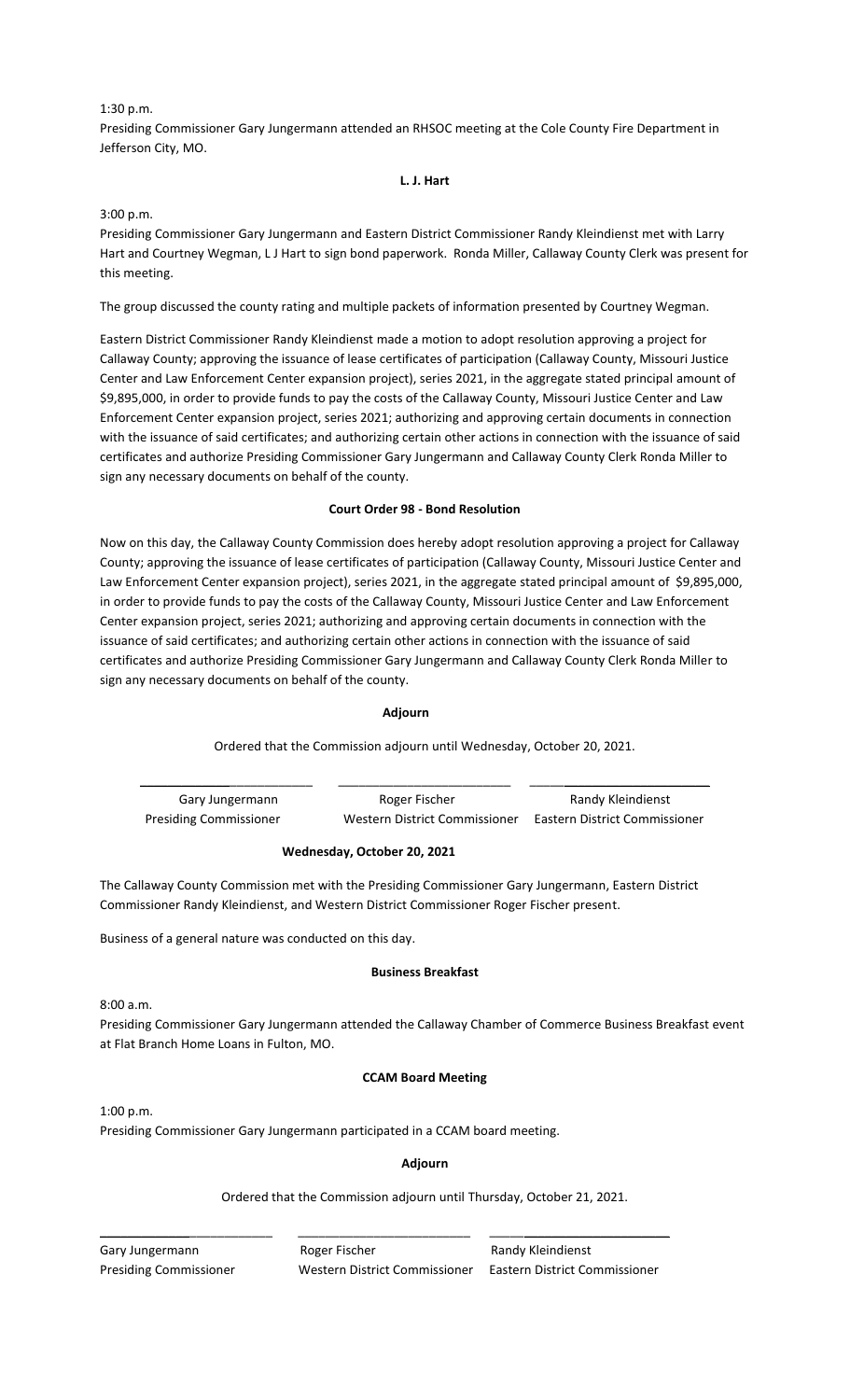## **Thursday, October 21, 2021**

The Callaway County Commission met with the Presiding Commissioner Gary Jungermann, Eastern District Commissioner Randy Kleindienst, and Western District Commissioner Roger Fischer present.

Business of a general nature was conducted on this day.

## **Vendor Checks Issued**

The Callaway County Clerk issued vendor checks in the amount of \$85,563.73.

## **Salary Commission Meeting**

8:30 a.m.

The Callaway County Commission attended the Salary Commission meeting in the jury room of the Callaway County Courthouse in Fulton, MO.

#### **Sewer Variance**

11:00 a.m.

Presiding Commissioner Gary Jungermann and Western District Commissioner Roger Fischer met with Mylene Dunn, Callaway County Sewer District to discuss a sewer variance. Jordan McDow was present representing the Callaway County Clerk's office.

The variance was for Jennifer and Travis Graves, 5886 Shelly Drive, Fulton, MO. It is a 45-foot variance on the North side of the property.

Western District Commissioner Roger Fischer made a motion to allow Jennifer and Travis Graves variance request as presented by Mylene Dunn, Callaway County Sewer District.

Presiding Commission Gary Jungermann seconded the motion.

All in favor… ayes have it. Court Order #99 signed.

## **Court Order 99 - Jennifer and Travis Graves Sewer Variance**

Now on this day, the Callaway County Commission does hereby approve the sewer variance for Jennifer and Travis Graves, owner of property 5886 Shelly Drive, Fulton, MO 65251. The recommendation of a 45-foot variance along the north side of the property line for a modification to an existing wastewater lagoon to bring this property into compliance with Callaway County Ordinance 701.

## **FEMA Meeting**

12:00 p.m.

Presiding Commissioner Gary Jungermann attended a FEMA meeting at the Callaway County EOC office in Fulton, MO.

# **Leadership Callaway Class of 2022**

2:15 p.m.

The Callaway Commission gave a tour of the Callaway County Courthouse to the Leadership Callaway Class of 2022.

## **Adjourn**

Ordered that the Commission adjourn until Friday, October 22, 2021.

Gary Jungermann **Roger Fischer** Randy Kleindienst

Presiding Commissioner Western District Commissioner Eastern District Commissioner

\_\_\_\_\_\_\_\_\_\_\_\_\_\_\_\_\_\_\_\_\_\_\_\_\_ \_\_\_\_\_\_\_\_\_\_\_\_\_\_\_\_\_\_\_\_\_\_\_\_\_ \_\_\_\_\_\_\_\_\_\_\_\_\_\_\_\_\_\_\_\_\_\_\_\_\_\_

## **Friday, October 22, 2021**

The Callaway County Commission met with the Presiding Commissioner Gary Jungermann, Eastern District Commissioner Randy Kleindienst, and Western District Commissioner Roger Fischer present.

Business of a general nature was conducted on this day.

#### **Staff Meeting**

1:00 p.m. Presiding Commissioner Gary Jungermann met with employees at the EOC in Fulton, MO.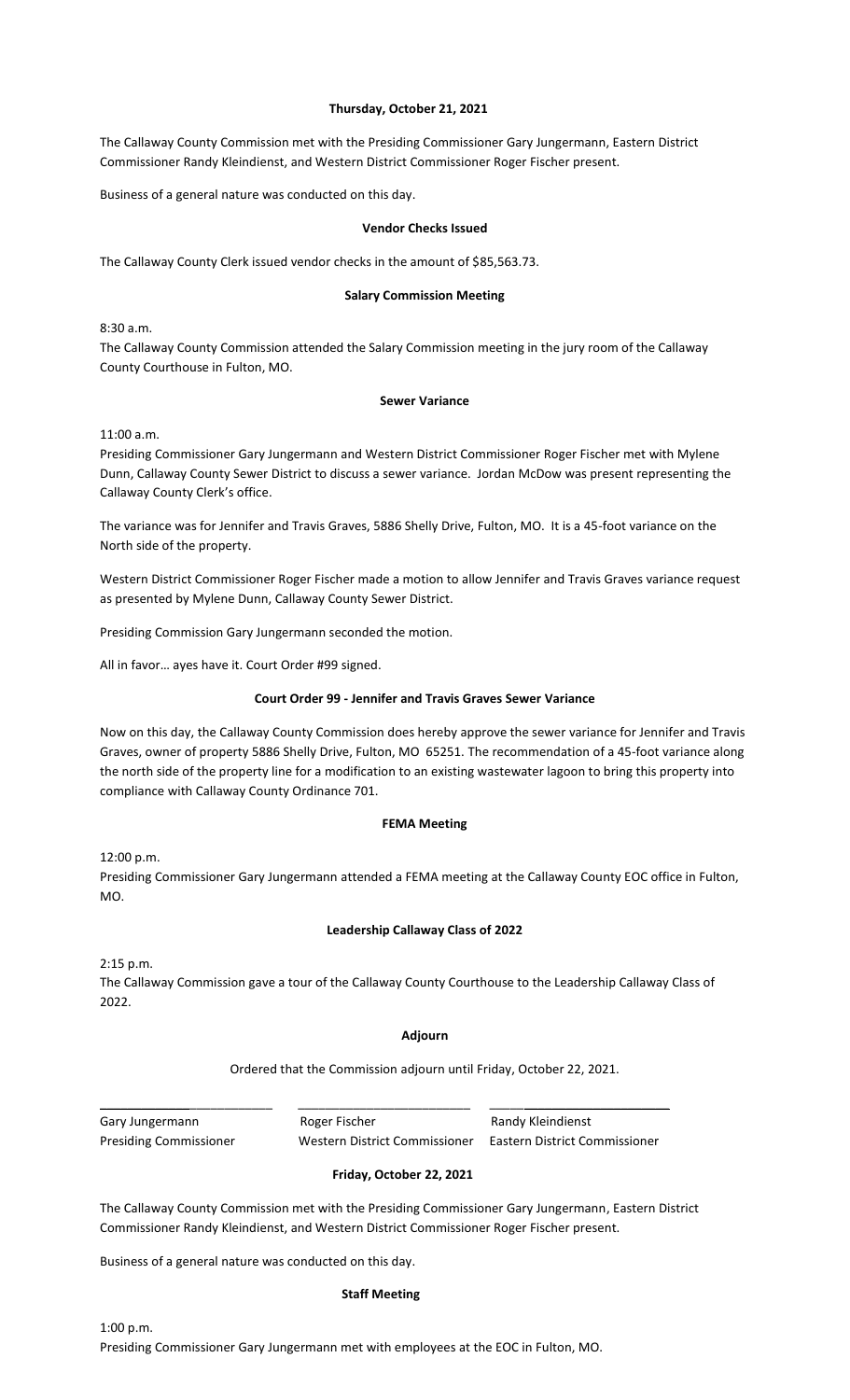## **Adjourn**

# Ordered that the Commission adjourn until Monday, October 25, 2021.

Gary Jungermann **Roger Fischer** Randy Kleindienst

\_\_\_\_\_\_\_\_\_\_\_\_\_\_\_\_\_\_\_\_\_\_\_\_\_ \_\_\_\_\_\_\_\_\_\_\_\_\_\_\_\_\_\_\_\_\_\_\_\_\_ \_\_\_\_\_\_\_\_\_\_\_\_\_\_\_\_\_\_\_\_\_\_\_\_\_\_

Presiding Commissioner Western District Commissioner Eastern District Commissioner

# **Monday, October 25, 2021**

The Callaway County Commission met with the Presiding Commissioner Gary Jungermann, Eastern District Commissioner Randy Kleindienst, and Western District Commissioner Roger Fischer present.

Business of a general nature was conducted on this day.

# **ARPA Meeting**

9:00 a.m.

Presiding Commissioner Gary Jungermann and Eastern District Commissioner Randy Kleindienst met to discuss ARPA funds. Jordan McDow was present representing the Callaway County Clerk.

Presiding Commissioner Gary Jungermann stated the ARPA committee is the advisory committee for the ARPA funds with the Commission having the final decision on the funds. The committee met and agreed to release funds for COVID testing and to reimburse Callaway County Sewer District for pump truck.

The group briefly discuss the funds and the committee's decision.

Eastern District Commissioner Randy Kleindienst made a motion to apply ARPA funds in the amount of \$23,658.46 to the Callaway County Sewer District to purchase a pump truck.

Presiding Commissioner Gary Jungermann seconded the motion.

All in favor… ayes have it. Court Order #100 signed.

Eastern District Commissioner Randy Kleindienst made a motion to apply ARPA funds in the amount of \$250,000.00 for COVID testing through the Callaway Hospital.

Presiding Commissioner Gary Jungermann seconded the motion.

All in favor… ayes have it. Court Order #101 signed.

# **Court Order 100 - ARPA Funds for Callaway County Sewer District pump truck**

Now on this day, the Callaway County Commission does hereby approve the use of ARPA funds to purchase a pump truck for the Callaway County Sewer District in the amount of \$23,658.46.

# **Court Order 101 - ARPA funds for COVID testing**

Now on this day, the Callaway County Commission does hereby approve the use of \$250,000.00 of ARPA America Rescue Plan Act) funds to provide COVID-19 testing provided by the Callaway Hospital.

## **I-70/US 54 Interchange**

3:00 p.m.

Eastern District Commissioner Randy Kleindienst participated in the I-70/US 54 Interchange Zoom meeting to discuss the Interstate 70/U.S. Route 54 interchange at Kingdom City.

In attendance at the meeting were: Paul Winkelmann, Callaway County Engineer; Curt Warfield, City of Kingdom City; Larry Doyle, City of Kingdom City; Sam Waheed Motel 6 and Amerihost Inn & Suites; Jim Baker, Warrenton Oil Company; Mary Banmiller, Warrenton Oil Company; Mark Mehle, McDonalds; George Eble, Westland Travel Center; Lisa Kay, Burns & McDonnell; Mike Herleth, Burns & McDonnell; Seth Gilliam, Burns & McDonnell; Tim Cope, Burns & McDonnell; Buddy Desai, HG Consult; Mia Peters, MoDOT; and Kirsten Munck, MoDOT.

The next Zoom meeting is scheduled for November 17, 2021 at 1:00 p.m.

# **Adjourn**

Ordered that the Commission adjourn until Tuesday, October 26, 2021.

\_\_\_\_\_\_\_\_\_\_\_\_\_\_\_\_\_\_\_\_\_\_\_\_\_ \_\_\_\_\_\_\_\_\_\_\_\_\_\_\_\_\_\_\_\_\_\_\_\_\_ \_\_\_\_\_\_\_\_\_\_\_\_\_\_\_\_\_\_\_\_\_\_\_\_\_\_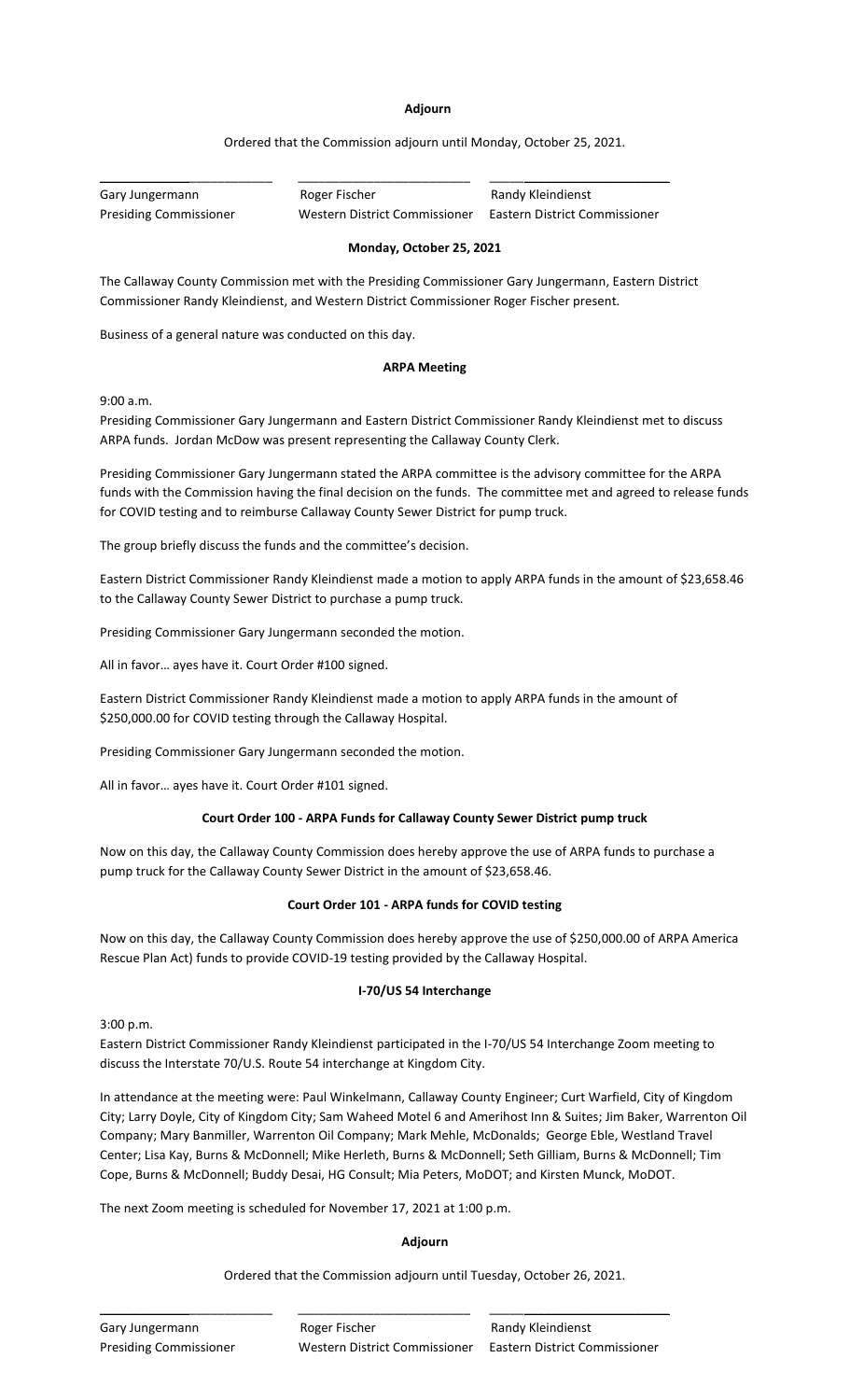#### **Tuesday, October 26, 2021**

The Callaway County Commission met with the Presiding Commissioner Gary Jungermann, Eastern District Commissioner Randy Kleindienst, and Western District Commissioner Roger Fischer present.

Business of a general nature was conducted on this day.

#### **HCV Board Meeting**

1:00 p.m.

Western District Commissioner Roger Fischer attended an HCV Board meeting in Columbia, MO.

#### **Adjourn**

Ordered that the Commission adjourn until Wednesday, October 27, 2021.

Gary Jungermann **Roger Fischer** Randy Kleindienst

\_\_\_\_\_\_\_\_\_\_\_\_\_\_\_\_\_\_\_\_\_\_\_\_\_ \_\_\_\_\_\_\_\_\_\_\_\_\_\_\_\_\_\_\_\_\_\_\_\_\_ \_\_\_\_\_\_\_\_\_\_\_\_\_\_\_\_\_\_\_\_\_\_\_\_\_\_

Presiding Commissioner Western District Commissioner Eastern District Commissioner

## **Wednesday, October 27, 2021**

The Callaway County Commission met with the Presiding Commissioner Gary Jungermann, Eastern District Commissioner Randy Kleindienst, and Western District Commissioner Roger Fischer present.

Business of a general nature was conducted on this day.

#### **Adjourn**

Ordered that the Commission adjourn until Thursday, October 28, 2021.

Gary Jungermann **Roger Fischer** Randy Kleindienst

\_\_\_\_\_\_\_\_\_\_\_\_\_\_\_\_\_\_\_\_\_\_\_\_\_ \_\_\_\_\_\_\_\_\_\_\_\_\_\_\_\_\_\_\_\_\_\_\_\_\_ \_\_\_\_\_\_\_\_\_\_\_\_\_\_\_\_\_\_\_\_\_\_\_\_\_\_

Presiding Commissioner Western District Commissioner Eastern District Commissioner

# **Thursday, October 28, 2021**

The Callaway County Commission met with the Presiding Commissioner Gary Jungermann, Eastern District Commissioner Randy Kleindienst, and Western District Commissioner Roger Fischer present.

Business of a general nature was conducted on this day.

#### **Vendor Checks Issued**

The Callaway County Clerk issued vendor checks in the amount of \$109,405.39.

#### **Budget Meeting**

10:15 a.m.

The Callaway County Commission discussed the budget with Karen Rentschler, Callaway County Auditor.

#### **Floodplain Ordinance**

11:00 a.m.

Presiding Commissioner Gary Jungermann and Eastern District Commissioner Randy Kleindienst met with Michelle Kidwell, Callaway County Emergency Management to discuss the flood plain ordinance. Jordan McDow was present representing the Callaway County Clerk's office.

The group discussed the flood plain ordinance #44-CFR-21. Michelle Kidwell stated the only notable changes to the ordinance are the lowest floor must now be build two feet above flood elevation and fifty percent or greater damage cannot be grand fathered.

Eastern District Commissioner Randy Kleindienst made a motion to approve changes to the floodplain ordinance as presented by Michelle Kidwell, Emergency Management Director.

Presiding Commissioner Gary Jungermann seconded the motion.